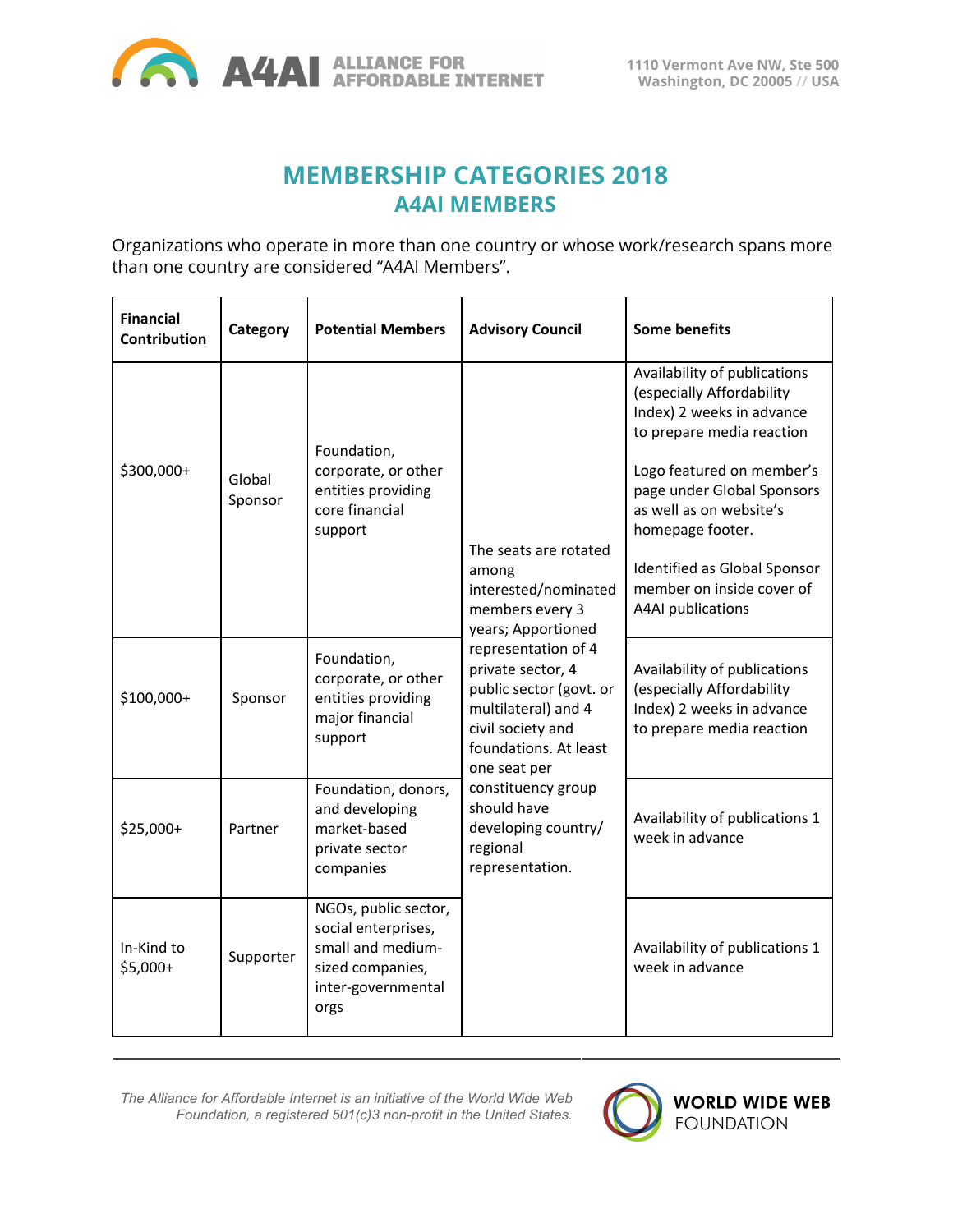

**\*In-kind contributions** – All members are encouraged to contribute in-kind donations in four crucial areas, which would be potentially budget-relieving and enable the alliance to balance its budgets:

Office costs: Office space, Internet, office supplies, printing

Equipment: Laptops, phones, software licenses

Communications: Website support, social media, marketing, publications, promotional materials, editing, translation services

Venue Support: Providing free or low-cost venues for Alliance meetings and events, catering, event support staff

## **A4AI MEMBERSHIP BENEFITS**

A4AI provides extensive benefits to its members. Membership benefits include:

- Active membership engagement at all levels (advocacy, research, country engagement work) and access to A4AI Members and partners globally, regionally and nationally
- Engagement with A4AI and other members in planning, activities and events across target countries and regions
- Invitations to participate in high level events, conferences, media interviews (e.g., radio, phone – in programs, televised debates), and contribute to opinion pieces, online petitions and social media campaigns on behalf of or to represent the Alliance
- Engagement with A4AI and the Web Foundation team on research efforts and planned peer review groups (e.g., contributions of case studies to Affordability Report, participation in peer review group)
- Dedicated page on A4AI website under "Members"; this will include the name of supporting organization, logo, brief organizational description, and link to home website. Member logos will be displayed according to constituency group, with exception of global sponsors (see above)
- Alliance Member/Partner monthly newsletter with featured member news and links to organizational websites, publications, cases.

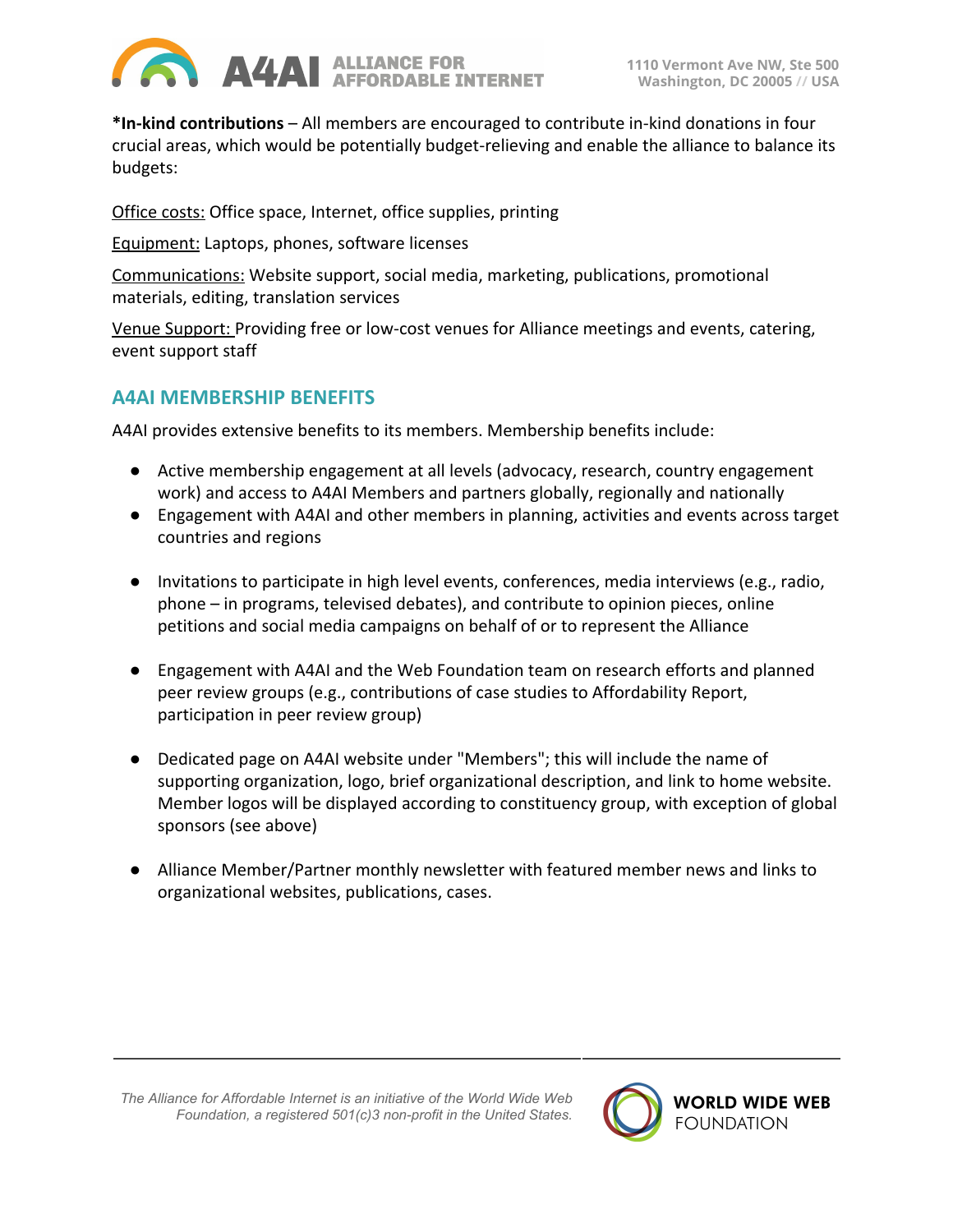

#### **LOCAL PARTNERS**

Organizations who operate in only one country or whose research/work is focused only one country.

| <b>Financial Contribution</b>                     | <b>Members</b>                    |  |
|---------------------------------------------------|-----------------------------------|--|
| $$2,500+$                                         | Local private sector<br>companies |  |
| *In kind contribution<br>(see above for examples) | Local NGOs                        |  |

Local partners may upgrade to A4AI Membership if they meet at least one of the following criteria:

- Expand their operations or work to another country.
- Have an international or regional policy advocacy program in place, including active involvement in ICTD dialogues.

#### **LOCAL PARTNER BENEFITS**

- Dedicated page on A4AI website under "Local Partners"; this will include the name of supporting organization, logo, brief organizational description, and link to home website
- Participation in engaging dialogue focused on policy and regulatory reform
- Invitations to participate in regional or local events and conferences
- Knowledge sharing and collaboration among national coalition members
- Networking opportunities with other local partners and global members
- Updated regularly on A4AI in-country activities and events